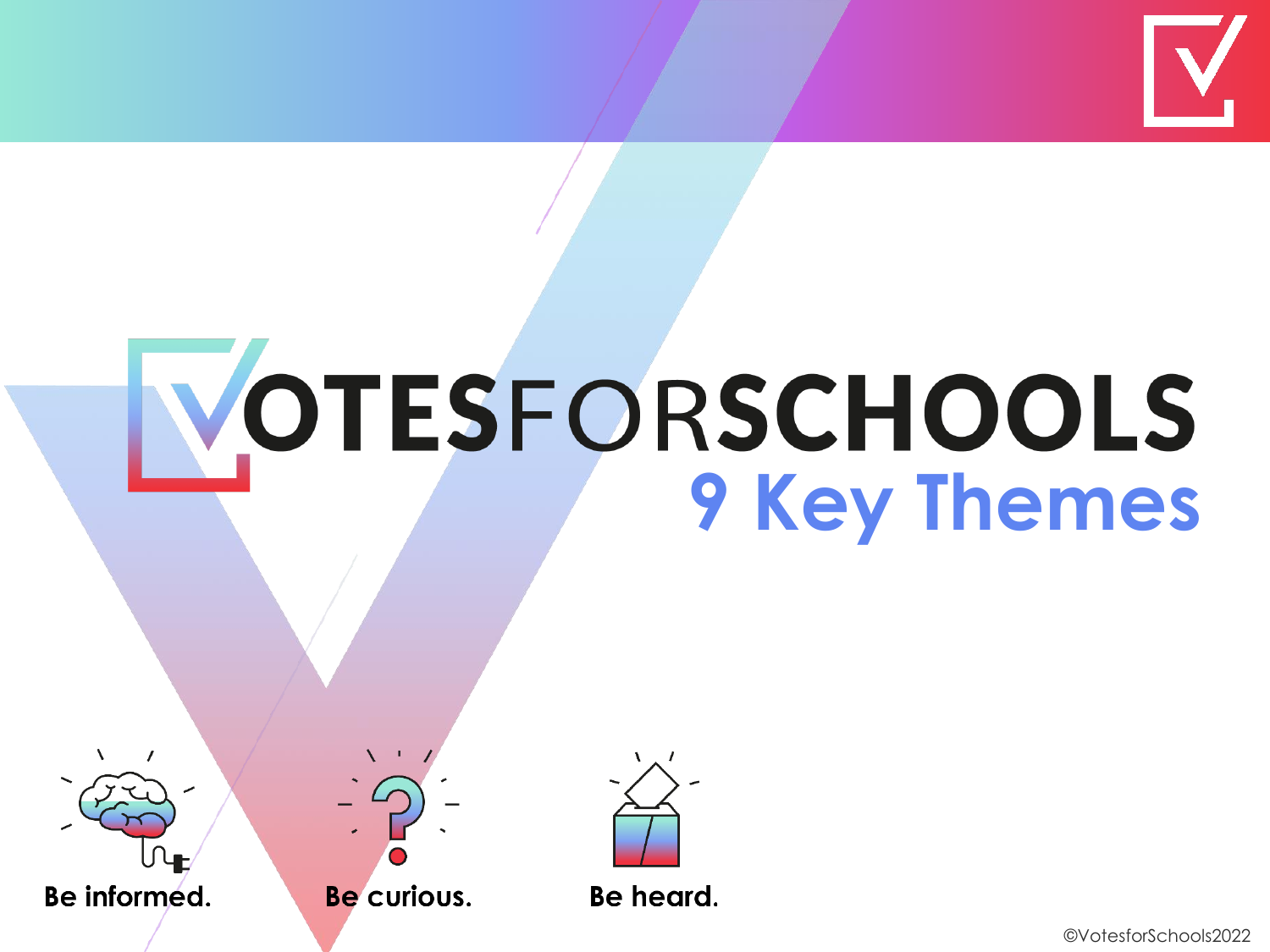

#### **Mental wellbeing**

Mental health disorders, stress, work-life balance, sports, exercise, mindfulness, happiness, emotional health, self-esteem, body image, eating disorders, selfharm, abuse, suicide

#### **Health & medicine**

NHS, obesity, diet, vaccines, antibiotics, HIV/aids, sanitation, periods, medicine, cancer, organ donation, sexual health, smoking, drugs, gambling, addiction

#### **Healthy relationships**

Keeping yourself safe, sexualisation, consent, sexual harassment, positive relationships, malnutrition, child marriage, domestic violence, online safety, pornography, exploitation, FGM, sexual health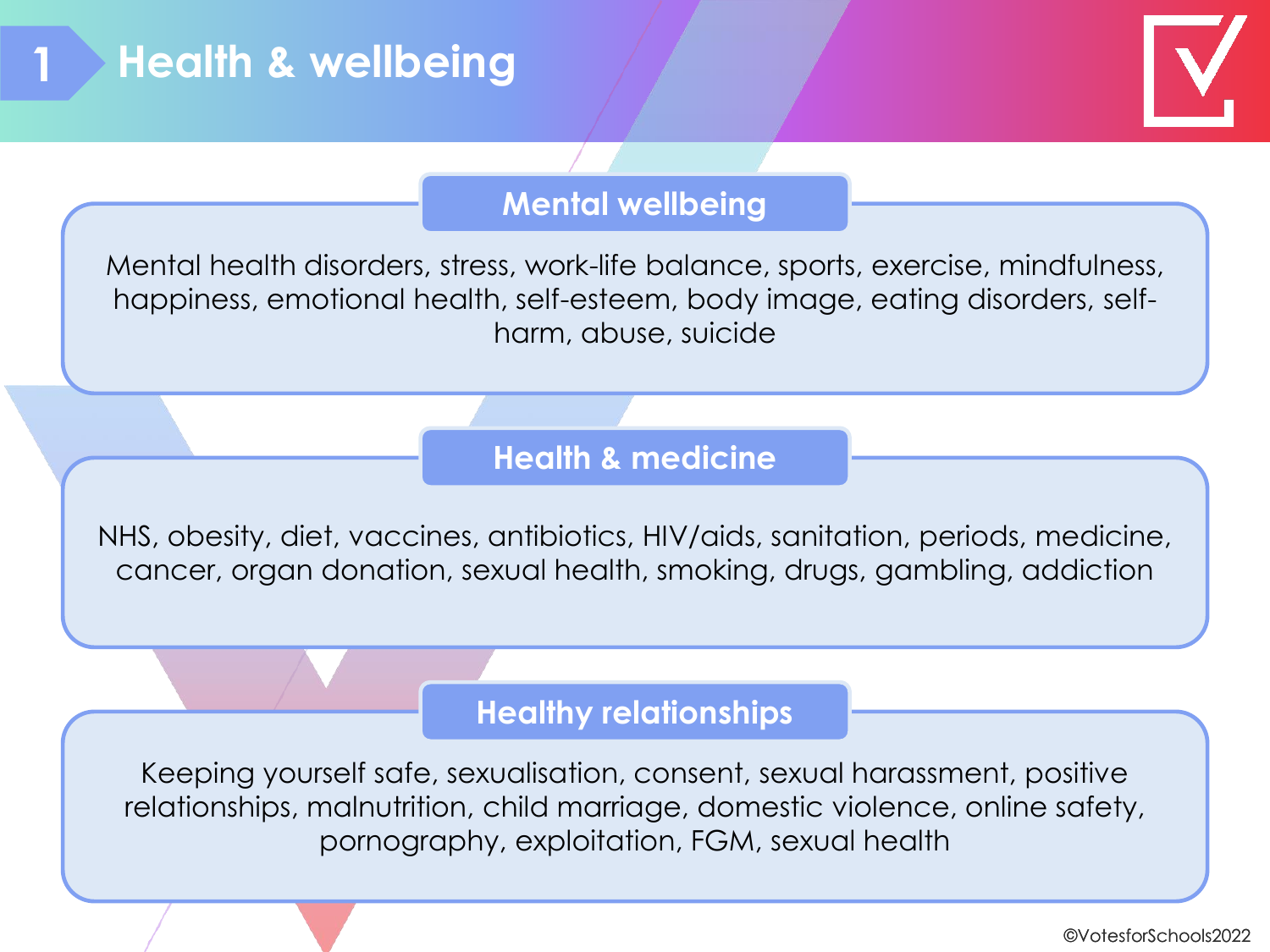

# **Protected characteristics**

Gender, race, age, sex, sexuality, religion, disability/learning difficulties, marriage and civil partnership, pregnancy & maternity

### **Attitudes & isms**

Sexism, gender equality, feminism, racism, islamophobia, anti-Semitism, prejudice, stereotyping, discrimination, stigma, bullying, banter, toxic masculinity, "lad" culture, harassment, hate crime

#### **Societal issues**

Human rights, integration, immigration/emigration, passports, citizenship, tolerance, power, vulnerability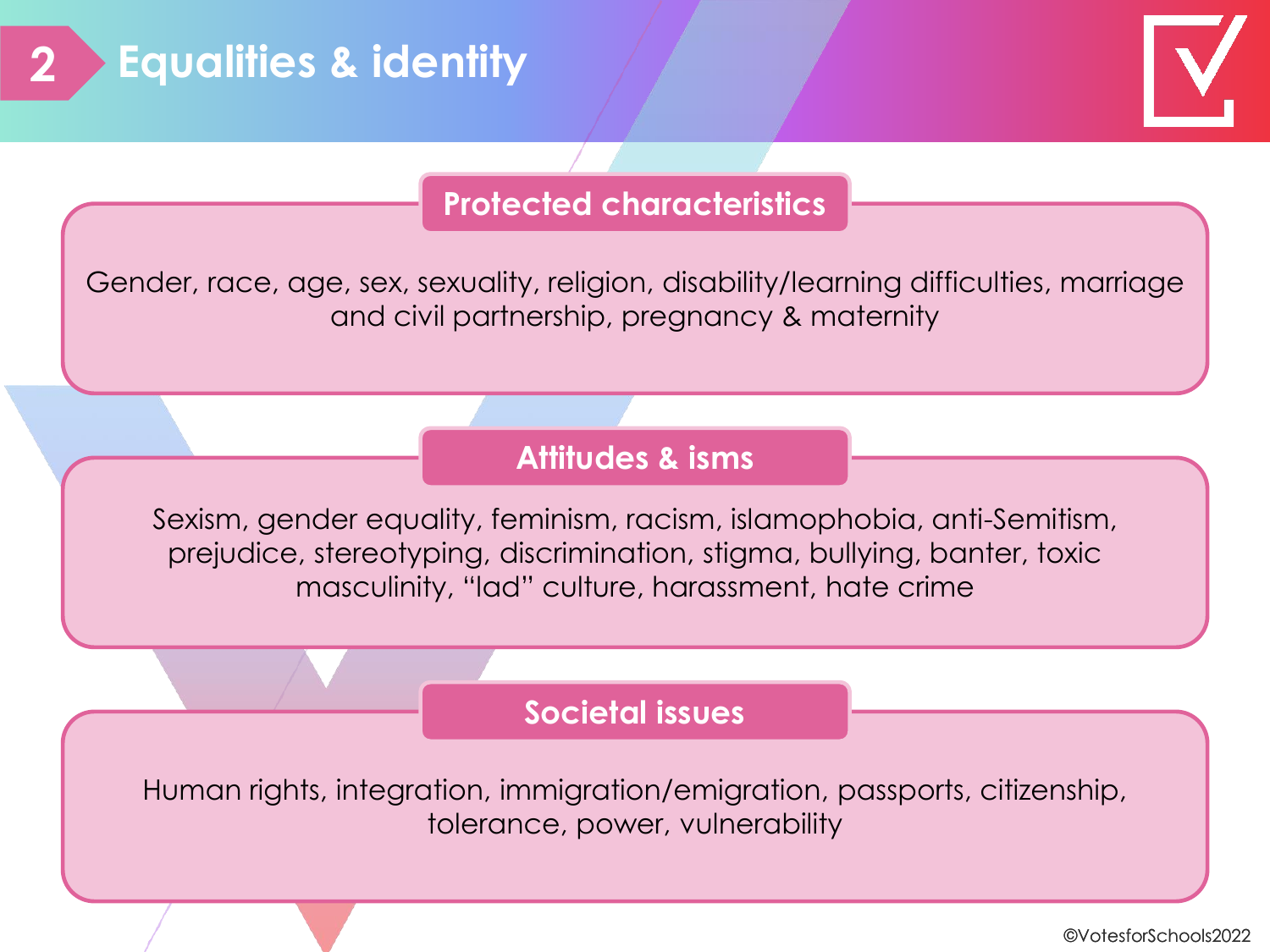



#### **Global warming**

Climate change, pollution, natural resources, energy, recycling, factory farming, sustainability, travel, air quality, transportation

#### **Weather & climate**

Natural disasters (cause & prevention), extreme weather events, migration, environmental refugees

#### **Nature & ecosystems**

Wildlife, animal welfare, conservation, extinction, plastic, waste disposal, consumerism, housing, urbanisation, development, national parks, water, oceans, forests, parks, space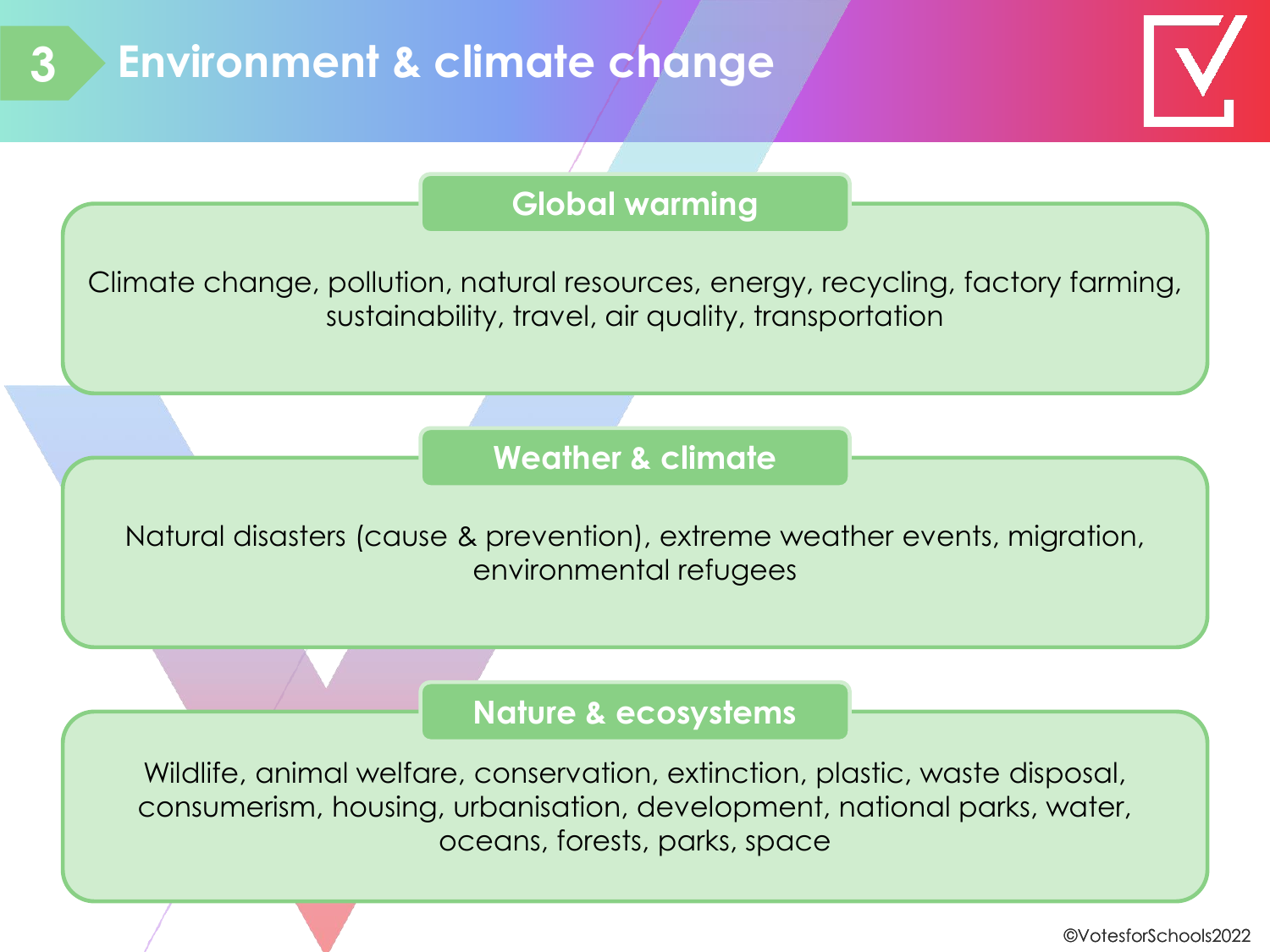

#### **UK issues**

Brexit, free school meals, Coronavirus response, cronyism, inequalities, UK political parties, general elections, local elections, censuses, surveys, polls

#### **Global issues**

War & peace, refugees, poverty, population, food & water scarcity, corruption, conflict, access to education, health epidemics, transparency, interdependence, populism, inequality, globalisation, military, nuclear weapons, biosecurity, famine, power, humanitarian crises, trafficking

#### **Politicians & systems**

Political leaders, movements, democracy, democratisation, dictators, types of political system, national identity, freedom of speech, international security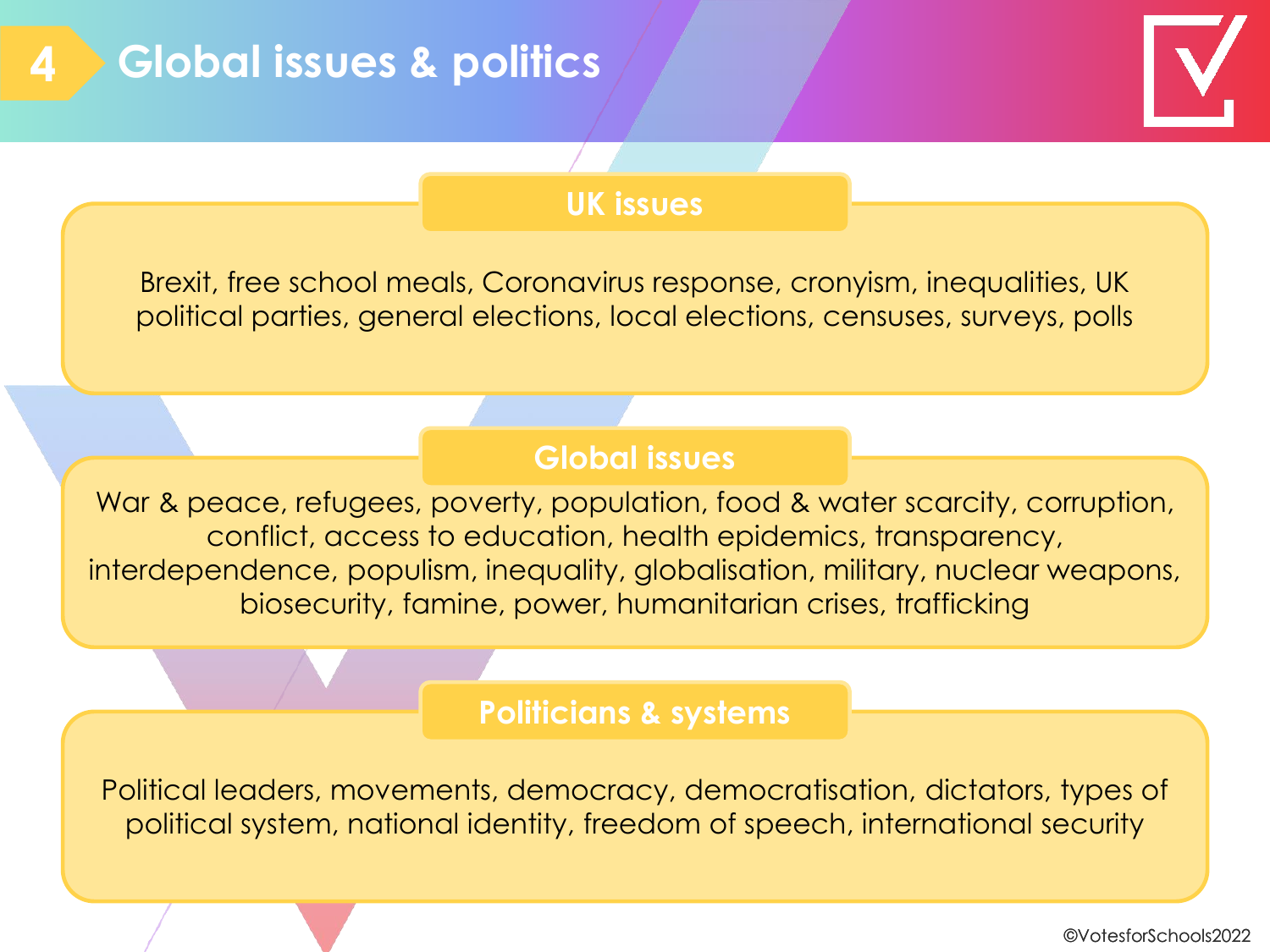

#### **Discoveries & research**

New scientific research, GM crops, lab-grown meat, stem cell research, controversial scientific innovations, infrastructure, ethics

#### **Personal devices & tech**

Personal devices (e.g. mobile phones & tablets), life online, social media, data security, surveillance, algorithms, Virtual Reality, privacy, cybersecurity

#### **The future of tech**

New technological advances (e.g. drones & robots), artificial intelligence, the changing of the news, automation of cars and jobs, space exploration & travel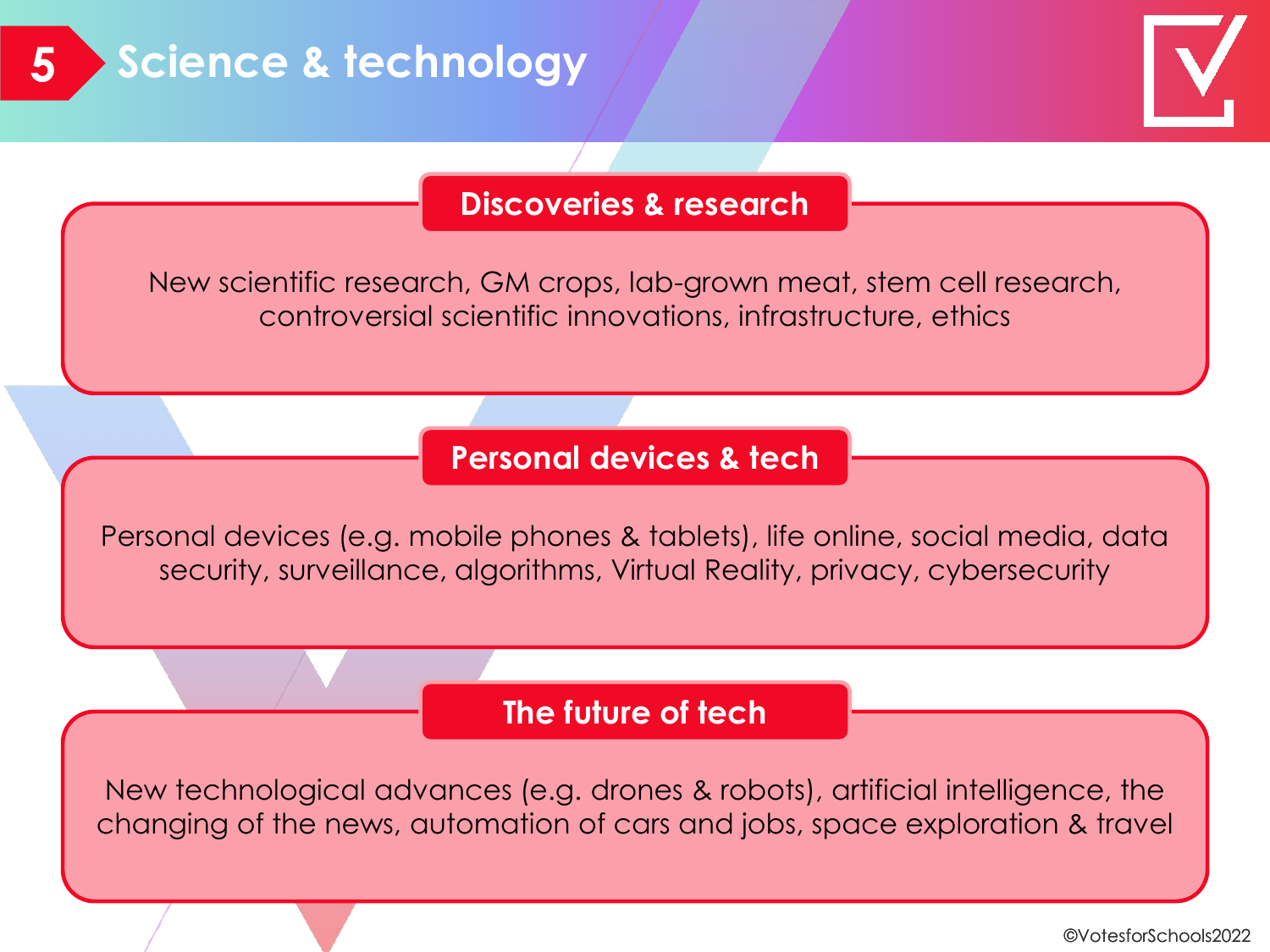



### **Citizenship**

Integration, immigration, multiculturalism, services, society, shared values, respecting differences, housing, family life, inequalities between parts of the UK, lifestyles, foreign aid, international solidarity

## **Charity & altruism**

Local charities, fundraising, food banks, supporting the elderly, homelessness, neighbours & communities across borders (e.g. the EU)

#### **Community action**

Petitioning, campaigning, land reform, loneliness, free school meals, the NHS, volunteering, youth groups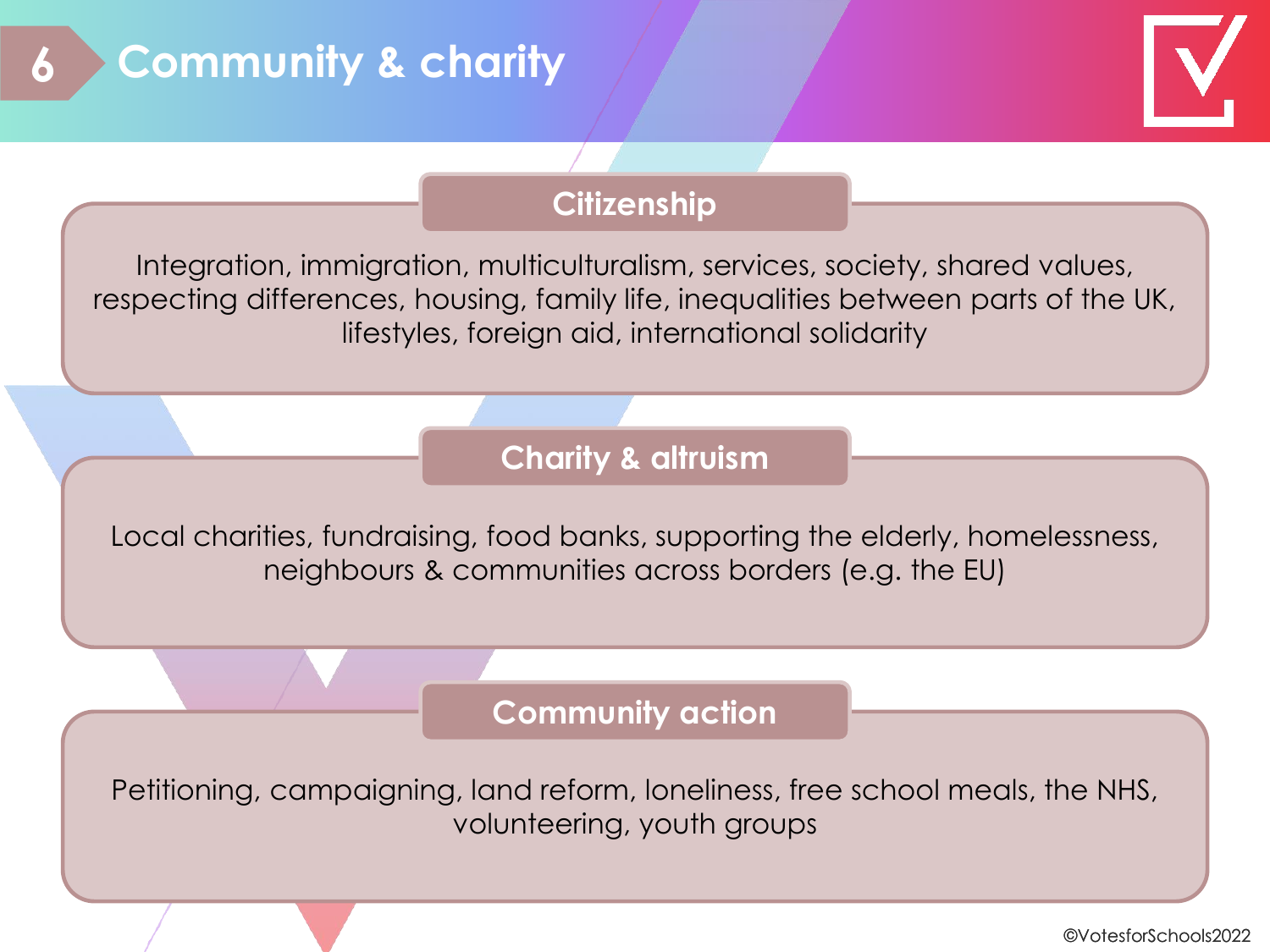# **7 Crime, justice & extremism**



#### **Societal issues**

Access to health & social care, anti-social behaviour, money laundering, minority issues, gangs, knives & weapons, violence, grooming, child trafficking, genocide, modern slavery

### **Authorities & the law**

Crime, privacy, surveillance, police, criminal justice system, prisons system, role of Parliament and House of Lords in making laws, secret service, death penalty

#### **Attitudes & extremism**

Political divisions, polarisation, freedom of speech, no-platforming, conspiracy theories, radicalisation, extremism, terrorism, crimes against humanity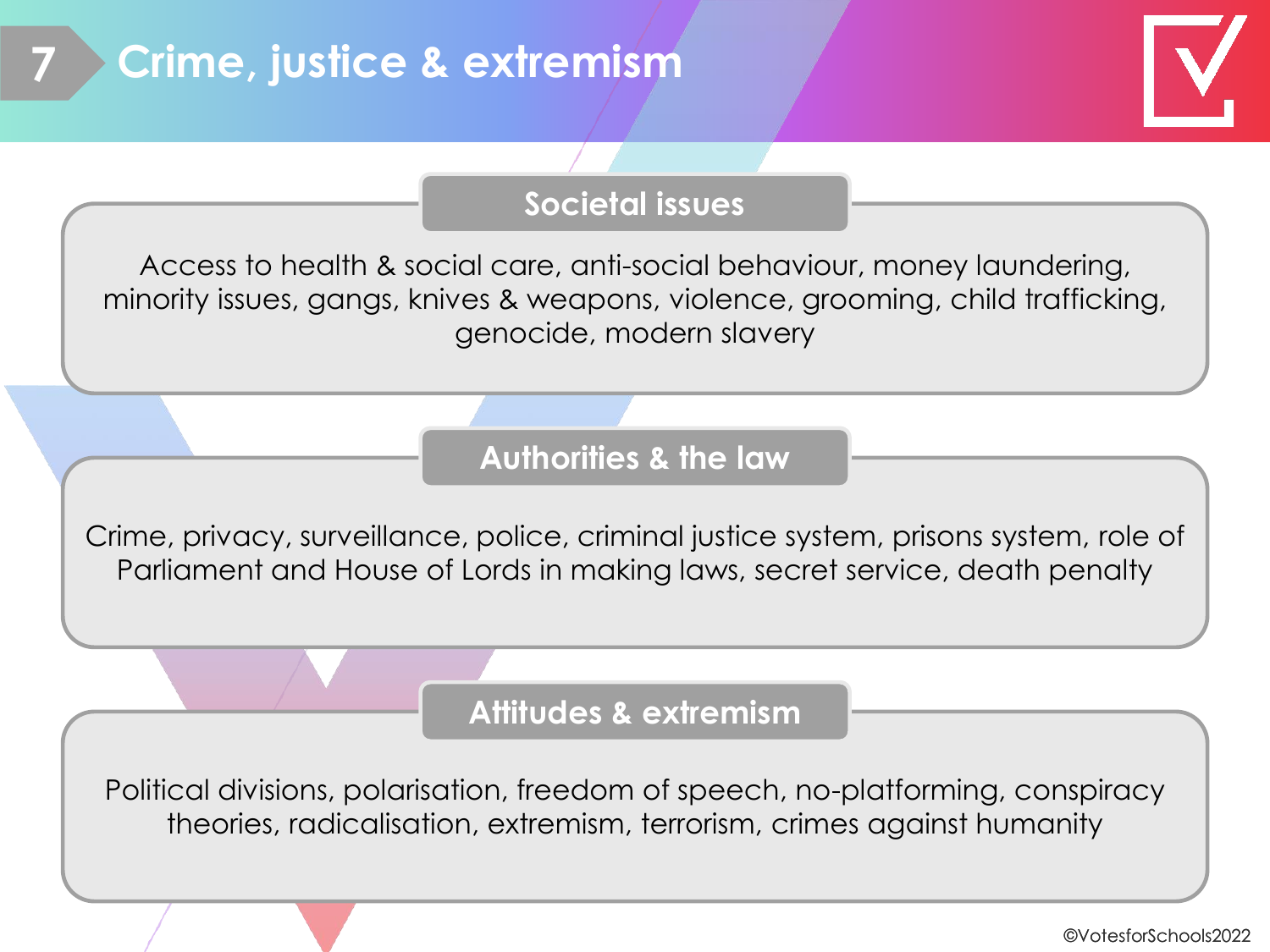

#### **Careers & employment**

Teamwork, entrepreneurship, business, work-life balance, transnational corporations, international trade, fair trade, job markets, future of jobs

#### **Finances & economy**

Financial literacy, budgeting, investment, tax, credit cards, borrowing/debt, role of banks, Government spending, financial crises

#### **Continuing education**

Ambition, goals, school, learning, exams, education system, tests, apprenticeships, qualifications, university, unemployment